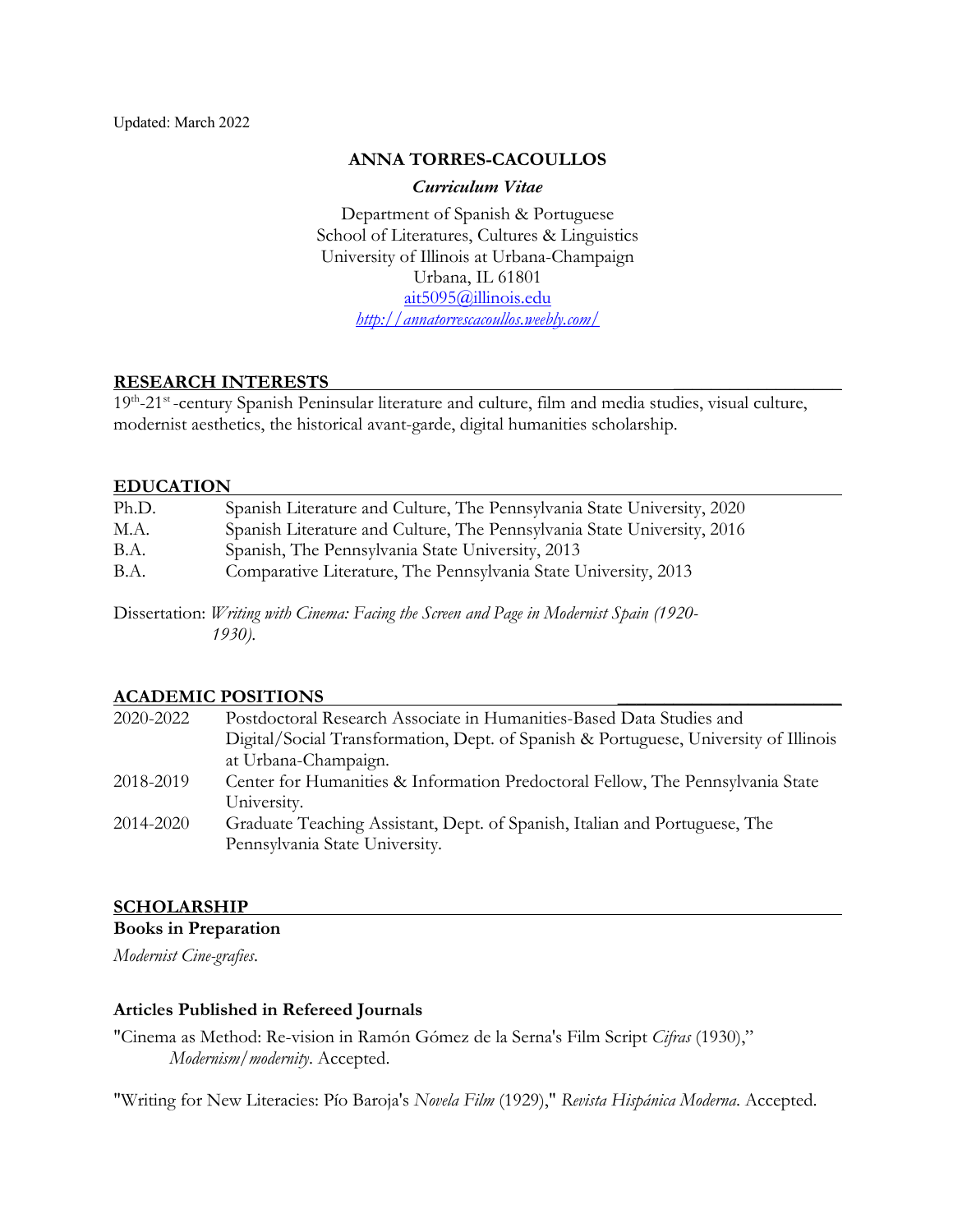- "The Possibility of Becoming in Pedro Almodóvar's *Mujeres al borde de un ataque de nervios* (1988) and *Los abrazos rotos* (2009)," *Bulletin of Hispanic Studies*, 96.2 (2019): 181-199. DOI: https://doi.org/10.3828/bhs.2019.11.
- "'Salve, risueña mentira': Cosmic Hyperbole, Confession, and Historical Consciousness in Ramón del Valle-Inclán's *Sonata de invierno* (1905)," *Bulletin of Spanish Studies* (2019): 1-17. DOI: 10.1080/14753820.2019.1613743.

## **In Preparation**

"Excavating Uncharted Territory: Visualizing the Male Spanish Early Movie Fan."

## **Book Reviews**

- *The Modernist Screenplay: Experimental Writing for Silent Film*, by Alexandra Ksenofontova (Palgrave Macmillan, 2020), *Modernist Cultures*. Forthcoming.
- *Spanish Cinema in the Global Context: Film on Film*, by Samuel Amago (Routledge, 2013), *Arizona Journal of Hispanic Cultural Studies* 19 (2015): 306-309. DOI: 10.1353/hcs.2016.0023.

## **COORDINATION and ADMINISTRATIVE EXPERIENCE**

2016-2017 *Spanish 3 Content Supervisor for the Spanish Basic Language Program,* Dept. of Spanish, Italian and Portuguese, The Pennsylvania State University.

### **STUDY ABROAD DIRECTION**

Su. 2017 *Assistant Director*, The Pennsylvania State University Summer Study Abroad Faculty-Led Program in Ronda, Spain.

### **CONFERENCE PRESENTATIONS \_\_\_\_\_\_\_\_\_\_\_\_\_\_\_\_\_\_\_\_\_\_\_\_**

### **Conference Presentations**

- "Unmasking the Metropolis: Modernity and Racial Divide in *Black Orpheus* (1959)." Society for Cinema and Media Studies (SCMS), virtual conference, March 21-April 3, 2022.
- "Excavating Uncharted Territory: Visualizing the Male Spanish Early Movie Fan." Northeast Modern Language Association (NeMLA), Baltimore, March 10-13, 2022.
- "Cinema as Method: Re-vision in Ramón Gómez de la Serna's Film Script *Cifras* (1930)." American Comparative Literature Association, virtual conference, April 8-11, 2021.
- "Pío Baroja's 'Novela-film' and the Decay of Cultural Values." Northeast Modern Language Association (NeMLA), Washington D.C., March 21-24, 2019.
- "Borderland and the Politics of Space: The colonized, heterosexual male body in Rosario Ferré's 'Cuando las mujeres quieren a los hombres' (1975)." Race in the Americas (RITA) Graduate Student Conference, University Park, Penn State, April 25-26, 2016.

"Hail to thee bright lie': Confession, Cosmic Hyperbole, and Historical Consciousness in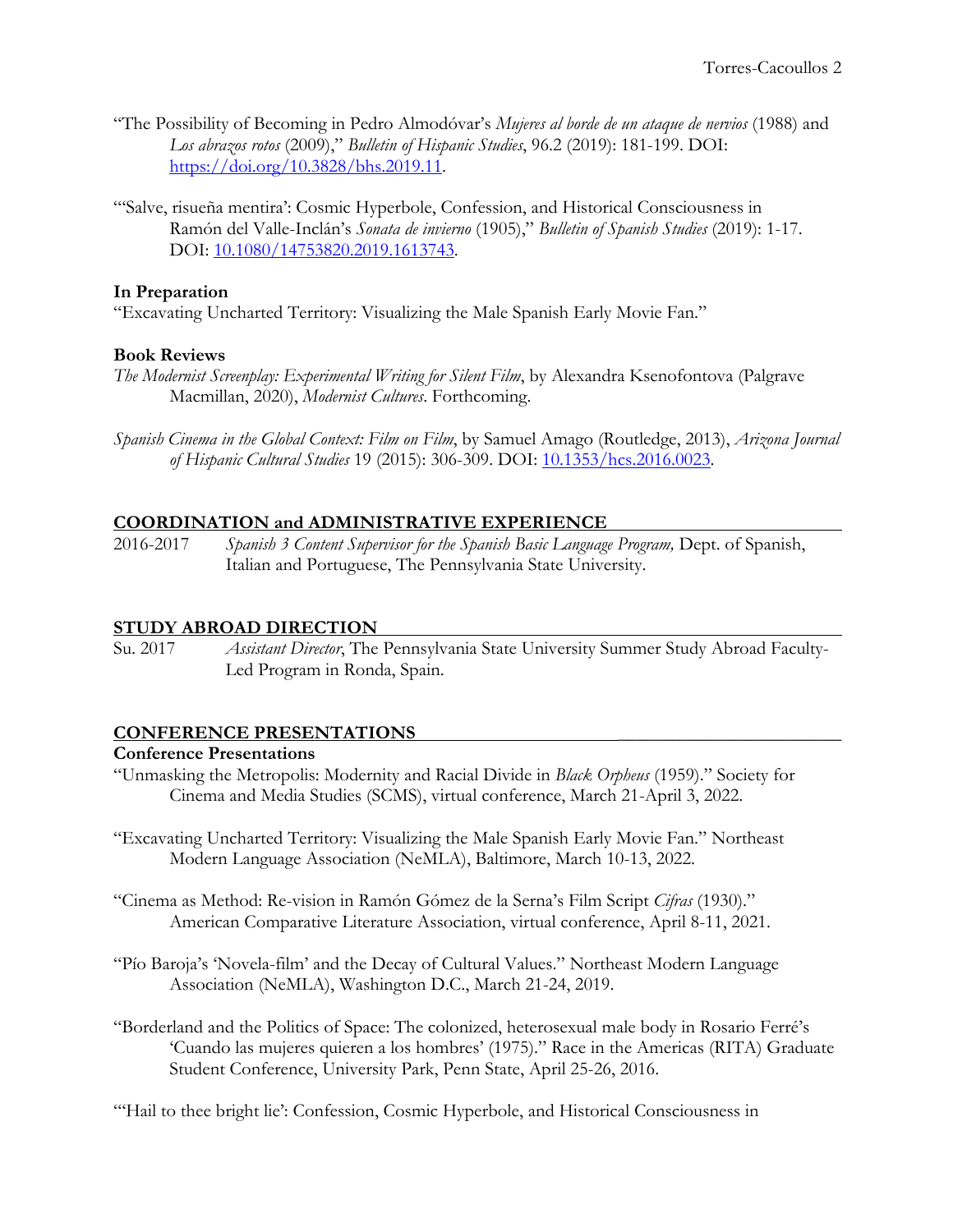Ramón del Valle-Inclán's *Sonata de invierno*/*Winter Sonata* (1905)." 69<sup>th</sup> Kentucky Foreign Language Conference (KFLC), University of Kentucky, Lexington, April 15-16, 2016.

"'Estoy harta de ser buena': Sartrean *homogeneity* and *undifferentiation* in Pedro Almodóvar's *Mujeres al borde de un ataque de nervios*/*Women on the Verge of a Nervous Breakdown* (1988)." 22nd Annual Carolina Conference for Romance Studies ("Taste & Text(ture)") (CCRS), University of North Carolina at Chapel Hill, Chapel Hill, March 31-April 2, 2016.

## **PANELS ORGANIZED \_**

"Cinemodernism: Modernist Writing with Cinema." Seminar organizer and moderator, American Comparative Literature Association, virtual conference, April 8-11, 2021.

#### **GRANTS and RESEARCH FUNDING**

| 2019      | Digital Humanities Training Grant, The Pennsylvania State University. Awarded \$3,000<br>by the Center for Humanities and Information to attend the Oxford Digital<br>Humanities Summer School (DHOXSS) in Oxford, UK, July 22-26, 2019.                                               |
|-----------|----------------------------------------------------------------------------------------------------------------------------------------------------------------------------------------------------------------------------------------------------------------------------------------|
| 2018-2019 | CHI Predoctoral Fellowship, The Pennsylvania State University. The Center for<br>Humanities and Information supports postgraduate student research in the<br>humanities, providing up to six postgraduate students a yearlong assistantship<br>(\$23,000) and a \$1,000 research fund. |
| 2014-2017 | Bunton-Waller Fellow, The Pennsylvania State University. The Mildred S. Bunton and<br>Calvin H. Waller fellowship offers funding to outstanding scholars who are<br>underrepresented in the University's student body.                                                                 |
| 2016      | Superior Teaching and Research (STAR) Award in the College of the Liberal Arts, The<br>Pennsylvania State University. Awarded \$1,500 for archival work at the University of<br>Santiago de Compostela, Spain.                                                                         |
| 2016      | LeClaire (Lee) B. Watts Endowed Graduate Scholarship in Romance Languages,<br>The Pennsylvania State University. Awarded \$1,500 for archival work at the<br>University of Santiago de Compostela, Spain.                                                                              |

### **TEACHING EXPERIENCE**

## **University of Illinois at Urbana-Champaign**

*Span 528: Seminar 20th C Spanish Lit* (Spring 2022)

Special topic: "X-Ray Visions & Palpitating Rhythms: The Spanish-Avant-Garde in the Age of Cinema." This course examines experimental intervention in theater, poetry, and the novel in the first decades of the twentieth century as it relates to early cinema. Centering on Spanish modernist and avant-garde literature, this course spotlights literary-cinematographic texts that test the parameters and limits of the literary as a set of ideological and material as well as sensory and conceptual conventions. Primary texts will be read in tandem with early film theory and alongside some film screenings.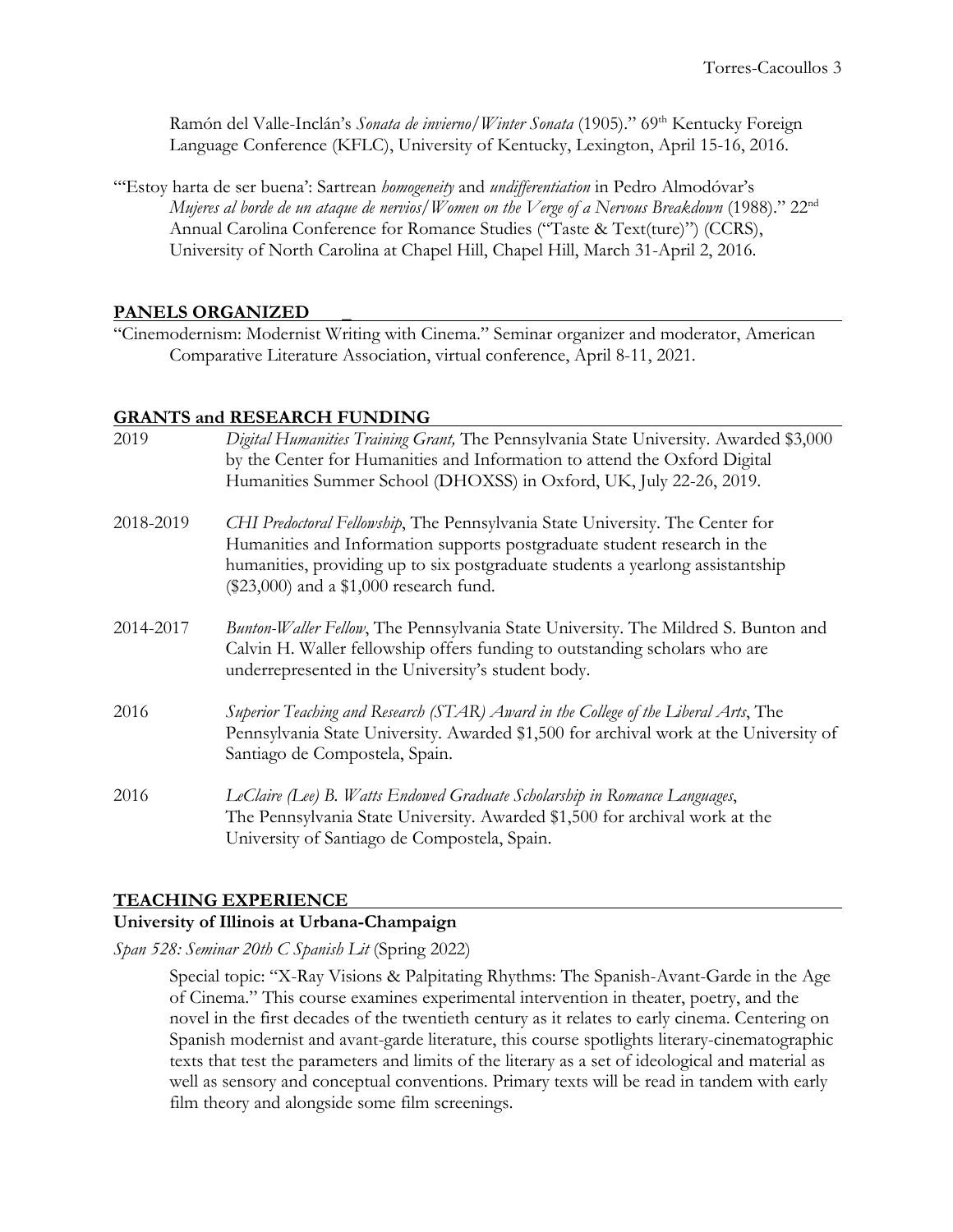## *Span/LLS 246: Gender & Sexuality in Latina/o Literature (Spring 2021)*

Special topic, "Bodies out of Place: Destabilizing Geographies of Identity in Latina/o Literature and Visual Culture." This course considers how gendered and sexed bodies have been imagined in contemporary Latina/o literature and visual culture (painting, photography, film, music video), and how they challenge collective, personal, and cultural images of femininity/marianismo, masculinity/machismo, LGTBQ persons, sexual behavior, desire, sex work, family, and violence. This course was taught online (Zoom, due to COVID-19 campus closures). All content including syllabus design, reading selection, course assignments and assessments were created and graded by the instructor.

## **The Pennsylvania State University**

#### *CMPLIT 005: Introduction to the Literatures of the Americas* (Fall 2019)

Taught in the Department of Comparative Literature, this course interrogates what the literary and cultural notion of "America" includes and what it means to be "American." This course introduces students to a variety of literatures of the Americas, including from the Caribbean, South America, and North America, by considering the ways in which "American" literature has shaped, reflected, and challenged collective, personal, cultural, and literary images of the entire hemisphere and its people. Readings include historical documents and speeches in addition to fictional texts, and range chronologically from the  $16<sup>th</sup>$ -century to the present. All content including syllabus design, reading selection, course assignments and assessments were created and graded by the instructor.

### *SPAN 253W: Introduction to Hispanic Literature* (Fall 2017)

Introduction to Spanish-language literature from both Spain and Latin America; students are introduced to generic distinctions, critical methods, and theoretical approaches to Hispanic literature. At the same time, literary movements and sociopolitical forces that affected the development of Hispanic literature are examined. As a writing-intensive (W) course, students learn how to write critical and analytical essays in Spanish. All content, including syllabus design, reading selection, writing assignments and course assessments were created and graded by the instructor.

The Spanish Basic Language Program (SBLP)

*SPAN 002: Intermediate Spanish* (Fall 2015) *SPAN 003: Advanced Spanish* (Spring 2017/Fall 2016/Spring 2016/Spring 2015)

## **Ronda, Spain (The Pennsylvania State University Summer Study Abroad Faculty-Led Program)**

*SPAN 253W: Introduction to Hispanic Literature* (Summer 2017) Intensive 6-week course co-taught with another instructor. All content, including syllabus design, reading selection, and writing assignments were created and graded by the instructors.

### **CERTIFICATIONS \_\_\_\_\_\_\_\_\_\_\_**

*Online Teaching Certificate*, Spring 2019. Awarded by Online Faculty Development of Penn State World Campus for the successful completion of a 5-week intensive course on online teaching.